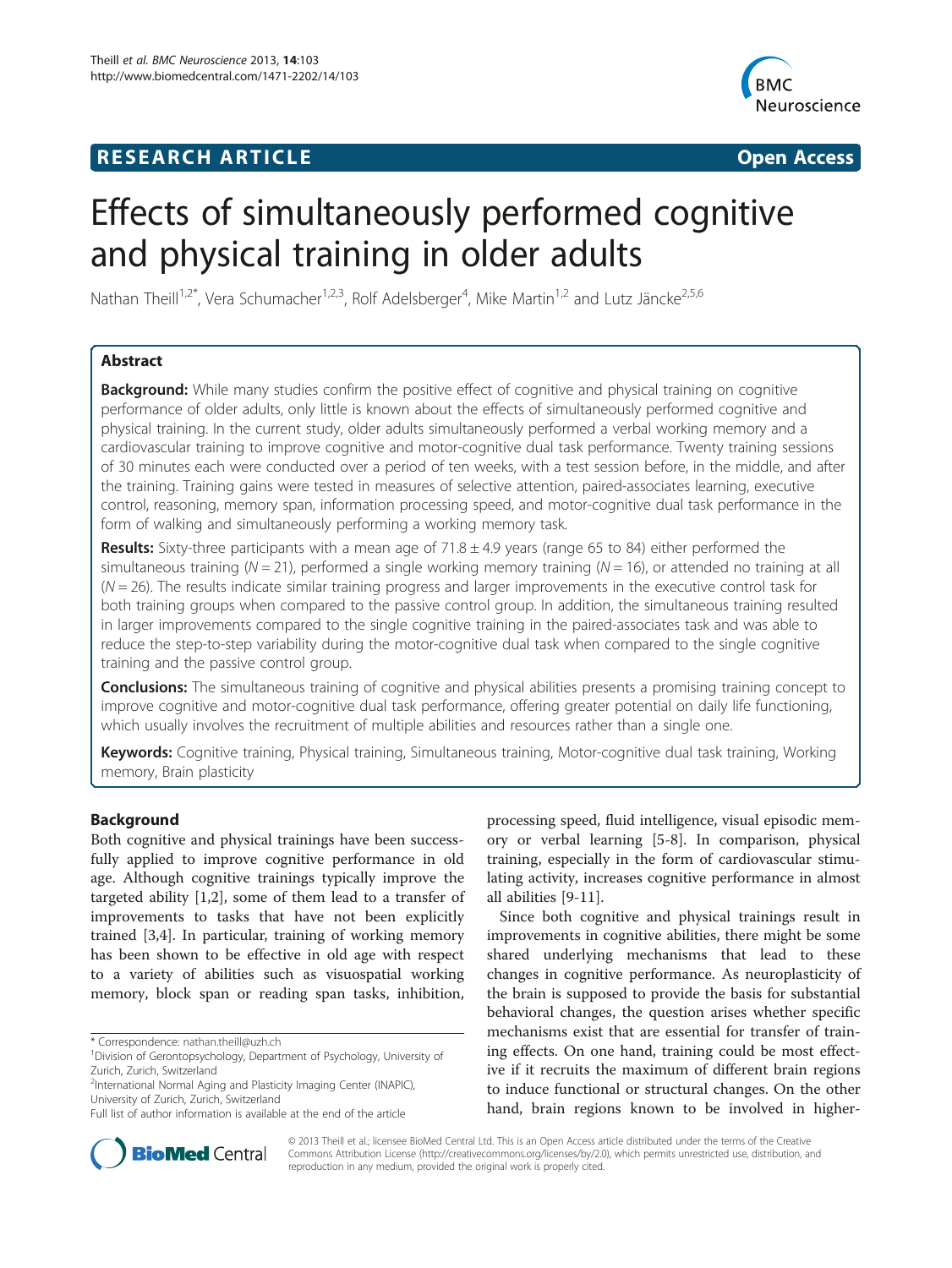order cognition could promote interconnections with other regions that lead to the observable behavioral changes. It has to be determined how exactly cognitive activities such as engaging in working memory tasks and physical activities affect brain functioning, and which different, shared, or complementary mechanisms exist that result in improvements in cognitive performance. In fact, working memory training as well as physical training have been shown to induce functional changes in brain regions of older adults involved in higherorder cognition, such as the prefrontal cortex (PFC) or the parietal cortex [[11-](#page-11-0)[15](#page-12-0)]. The PFC is crucial for performing complex tasks involving planning and cognitive control [\[16,17\]](#page-12-0) and, thus, is also activated when performing working memory tasks [[18,19\]](#page-12-0). However, whereas cognitive activity usually involves specific brain regions such as PCF, global as well as localized effects are assumed for physical exercise [[20](#page-12-0)]. Physical exercise is associated with higher cerebral blood flow [\[21-23](#page-12-0)], as well as with the release of brain-derived neurotrophic factor (BDNF) and insulin growth factor (IGF-1), both of which are assumed to be involved in synaptogenesis, angiogenesis, and neurogenesis, i.e., the main underlying mechanisms for neural plasticity [\[24](#page-12-0)-[26\]](#page-12-0). In addition, physical exercise is reported to result in structural changes of increased gray or white matter volume in many different regions such as the PFC, the hippocampus, the motor cortex, the temporal cortex or the cerebellum [[20,27-29](#page-12-0)].

According to these findings, there are overlapping as well as distinct effects of cognitive and physical training. As a result, cognitive and physical activities could have some complementary effects that are able to optimize training output on cognition. Consequently, combining cognitive and physical training should provide additional effects that go beyond the effects of training the single underlying components. However, so far only a few studies have combined cognitive with physical training. Although they did not specifically focus on the training of working memory, these studies can still provide information about the effects of combining cognitive and physical training interventions in older adults. Two studies showed larger improvements for a combined cognitive and physical training compared to cognitive or physical training alone [\[30,31](#page-12-0)]. A third study found only a general advantage of both a combined cognitive and physical training, as well as physical exercise training when compared to a control group, but no superior effect of the combined training condition over the exercise condition [[32\]](#page-12-0).

One important limitation of previous training studies is that the trainings were conducted sequentially. As a consequence, potential synergistic effects are neglected, which could emerge when performing both trainings

simultaneously. At least, it is imaginable that immediate effects during physical activity such as increased cerebral blood flow boost the effect of an additional stimulation through a cognitive task and promote interconnections within and between different brain regions. Although there are so far no data confirming this theory, acute physical exercise has been shown to be associated with improved performance as well as enhanced PFC activity during a subsequent working memory or executive function task in both younger and older adults [\[33,34\]](#page-12-0). These findings indicate increased task-related blood flow in corresponding brain areas during physical arousal, which could not only promote the performance during the present task, but also training gain and transfer.

In addition, physical activities are mostly performed in the context of specific perceptual and cognitive demands. Thus, the simultaneous performance of physical and cognitive tasks requires the integration of two different tasks, representing a cognitively demanding dual task, activating not only those networks involved in controlling each task, but also networks being only active or showing increased activity under demanding dual task conditions, e.g., PFC, inferior parietal cortex, dorsal PFC, and right inferior frontal gyrus [\[35-38](#page-12-0)]. In line with this, an increased neuronal efficiency as well as increased dual task performance has been found following cognitive dual task training [[39\]](#page-12-0). In the context of motorcognitive dual task training, a recent study found strengthened connectivity in brain regions within the cerebellum that are supposed to integrate motor and cognitive network [[40\]](#page-12-0). As a result, dual task performance can be specifically trained, and has been shown to even transfer to other dual task situations [\[41,42\]](#page-12-0). Consequently, a substantial additional benefit is expected when performing a cognitive and a physical task simultaneously.

In the current study, older adults were trained with a simultaneous verbal working memory and cardiovascular treadmill training. The training was compared to single working memory training and a passive control group. In line with previous research and in reference to the framework for plasticity from Lövdén, Bäckman, Lindenberger, Schaefer and Schmiedek [[43](#page-12-0)], both the simultaneous and the single cognitive training were adaptive with a continuously adjusted task difficulty as a function of the individual performance level. Adaptive working memory training has been shown to be more effective with regard to both behavioral as well as neuronal changes compared to non-adaptive working memory training [\[6](#page-11-0),[12](#page-11-0)]. Training gains were expected in cognitive as well as motor-cognitive dual task performance. For that reason, the participants were tested with respect to their cognitive performance in selective attention, paired-associates learning, executive control,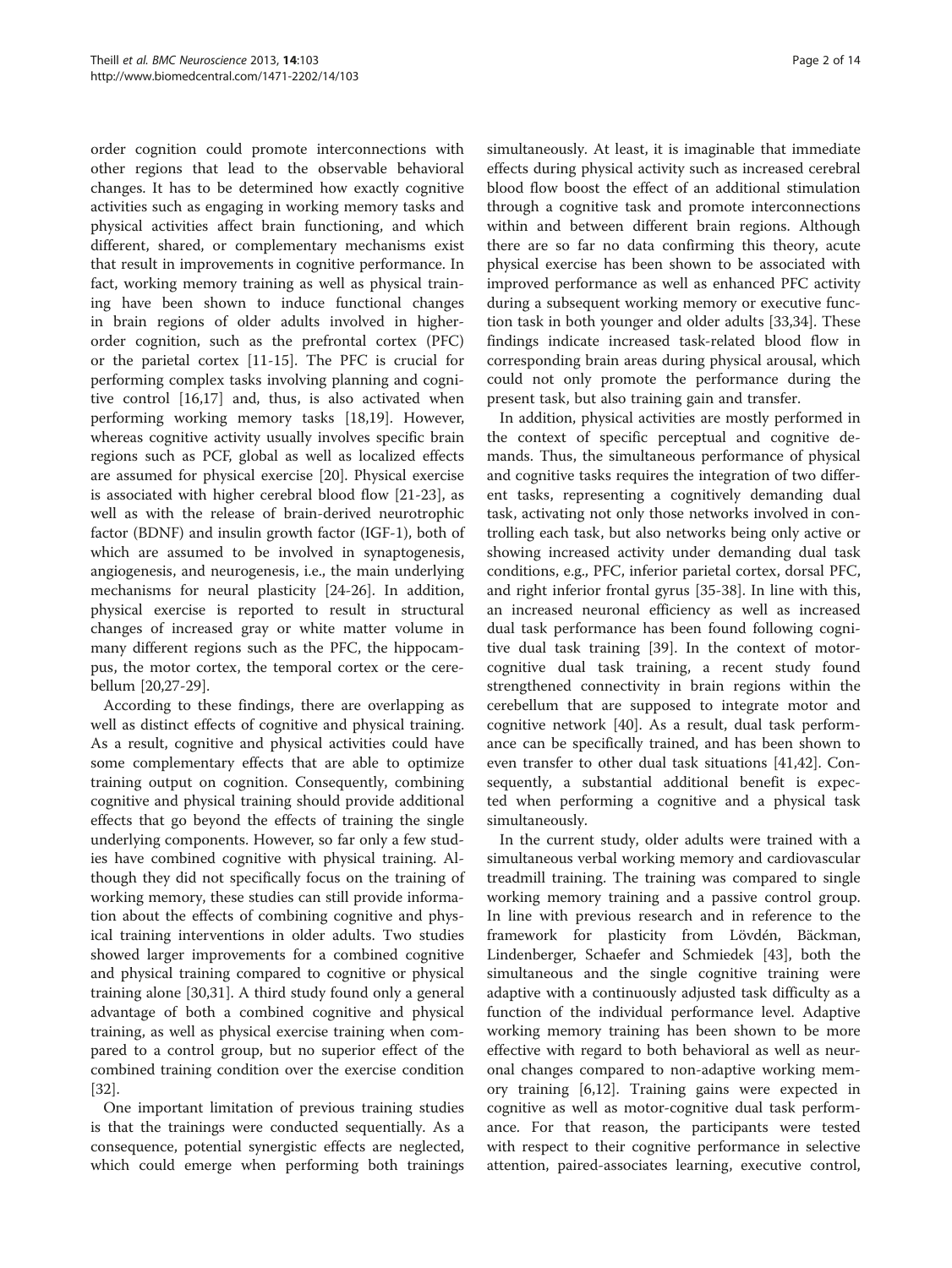reasoning, memory span, and information processing speed. Motor-cognitive dual task performance was assessed with a simultaneous walking and working memory task. Older individuals usually adapt to a demanding motor-cognitive dual task situation by reducing their performance of at least one of the underlying tasks. During this specific task, this adaptation is reflected by lower performance in the working memory task and lower walking speed and regularly compared to the performance of one of the tasks alone [\[44,45](#page-12-0)]. Therefore, increased motor-cognitive dual task performance should be expressed by improved performance in the working memory task and gait parameters under dual task as well as by lower reduction of gait parameters from single to dual task walking.

As a conclusion, the following hypotheses were formulated: 1. Both training groups were expected to improve their performance in the two training tasks over the course of the training. 2. The participants of both training groups were expected to demonstrate training gains in the cognitive transfer tasks when compared to the passive control group, with larger improvements for the simultaneous training group. 3. The simultaneous training group was expected to improve in motor-cognitive performance compared to the single cognitive training group and passive control group, with no substantial differences between the single cognitive training and the control group.

# Methods

# **Participants**

Sixty-three healthy older adults with a mean age of  $71.8 \pm 4.9$  (range 65 to 84) participated in the study, 46 (73%) of them were females. Participants were recruited through (a) advertisement in local newspapers, (b) a call at the senior University of Zurich, and (c) draws from the participant pool of the Division of Gerontopsychology of the Department of Psychology of the University of Zurich. The study was approved by the ethics committee of the Faculty of Arts of the University of Zurich. Participants signed up either for the simultaneous training condition  $(N = 21)$ , the single cognitive training condition ( $N = 16$ ), or the passive control group  $(N = 26)$ . They did not get any payment or refund of their travelling expenses but a detailed feedback of their performance and training progress at the end of the study. At the beginning of the study and after informed consent was obtained, the participants were screened for cognitive impairment and medical conditions. One participant of the control group had to be excluded due to reading disability. Another eleven individuals did not complete the study mostly due to time constraints or illness during the course of the study, so there were 51 individuals left who fulfilled all inclusion criteria and

completed the study. Characteristics of those participants are displayed on Table [1](#page-3-0). However, each group was affected similarly with three individuals in the simultaneous training group and four individuals in the single cognitive training and the passive control group, respectively, who dropped out during the course of the study. Furthermore, there were no significant differences in demographic data, cognitive status, baseline scores of cognitive tasks, and training progress between those who completed the study and those who dropped out (all  $p > 0.05$ ).

# **Materials**

# Cognitive transfer tasks

The test battery consisted of six computer-based tests to assess the performance in the following domains: selective attention, paired-associates learning, executive control, reasoning, memory span, and information processing speed. Three parallel versions of the tests were programmed using E-Prime 2.0 Professional (Psychology Software Tools, Pittsburgh, PA), one for each test session. Due to the limited test material of the reasoning task, the posttest contained the same task as the pretest. The tests were always preceded by an instruction and an example or trial. All tests were presented on a 24-inch monitor using a standard wireless keyboard as input device.

Selective Attention was measured using the continuous performance task adapted from [\[46\]](#page-12-0). At this task, letters were presented consecutively in the middle of the screen. The objective was to correctly identify if the letter X followed the letter A, which had to be signaled by pressing the button '2' on the keyboard. For all other characters or the letter X following another letter than the letter A, the participants had to press the button ′1‵ on the keyboard. Each letter was presented for 300 milliseconds with an interval of 4.9 seconds between the probe and the target letter and 2 seconds between the target and the following probe letter. There was an exercise run followed by two consecutive blocks of 30 pairs of letters each. The total number of correct answers as well as the number of correct answers depending on the combinations A-X (X following A), B-X (X following any other letter than A) or A-Y (any other letter than X followed A) were calculated for the analysis.

Paired-associates learning: At this test, the participants learned a sequence of seven combinations of shapes and colors (adapted from [\[47](#page-12-0)]). Each combination was presented in a random order for 4 seconds. Subsequently, the target shape was represented at the top of the screen with a choice of eight colors listed below. Participants had to press the button of the color that had been presented with the target shape during learning phase.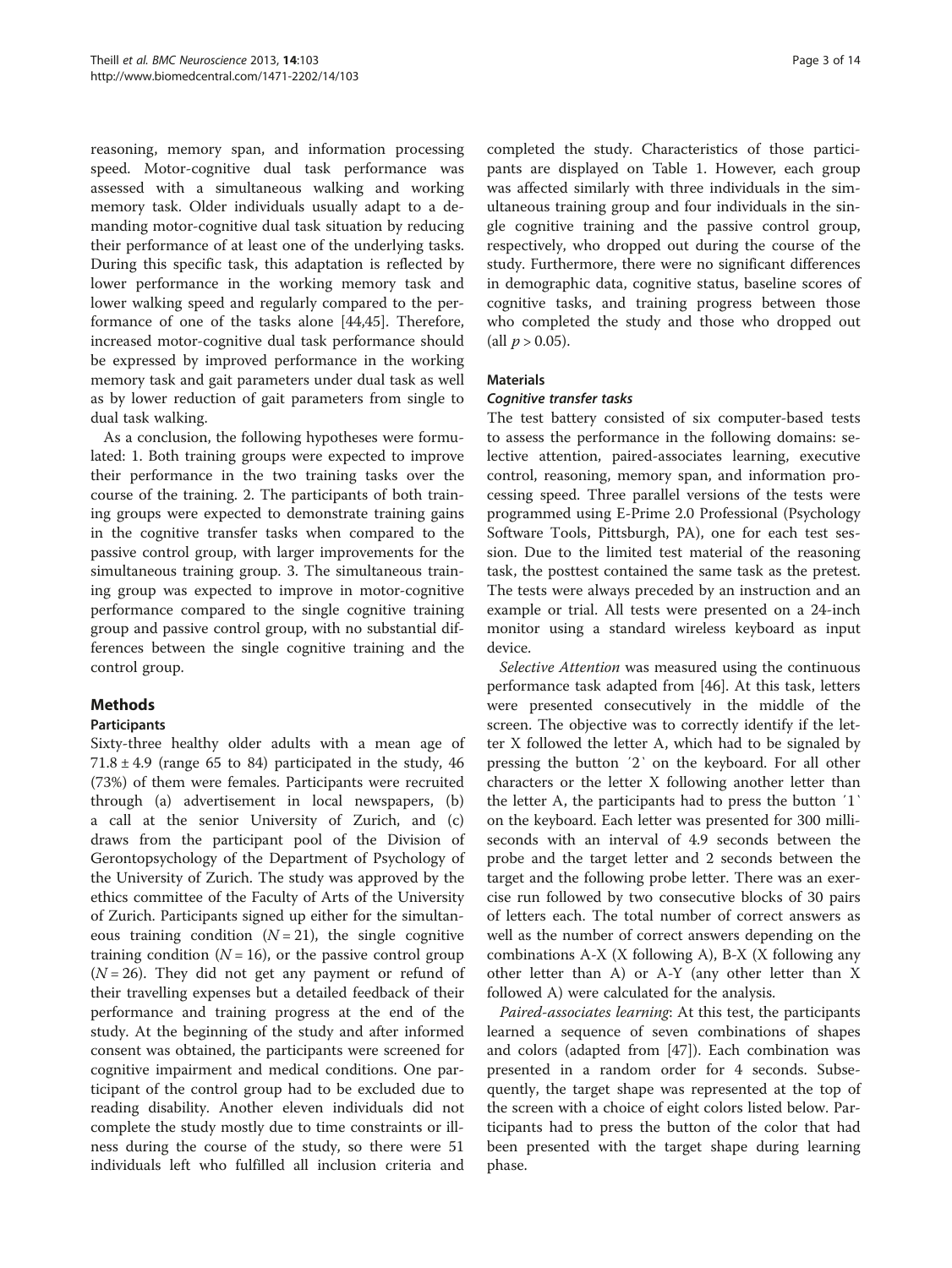|                   | Simultaneous training $(N = 18)$ | Single cognitive training $(N = 12)$ | Control group $(N = 21)$ | p    |  |  |
|-------------------|----------------------------------|--------------------------------------|--------------------------|------|--|--|
| Variable          | M (SD)                           | M (SD)                               | M (SD)                   |      |  |  |
| Age               | 72.39 (4.19)                     | 73.33 (6.08)                         | 70.90 (4.77)             | .369 |  |  |
| <b>MMSE</b>       | 28.94 (1.00)                     | 29.25 (0.87)                         | 29.24 (0.89)             | .550 |  |  |
| Education (years) | 13.76 (2.95)                     | 14.92 (4.93)                         | 13.18 (2.87)             | .394 |  |  |
| Activity (MET)    | 112.10 (54.85)                   | 159.57 (36.07)                       | 147.02 (73.57)           | .036 |  |  |

<span id="page-3-0"></span>Table 1 Demographic characteristics of the participants included in the study

Notes. MMSE = Mini Mental State Examination, MET = Metabolic Equivalent.

Executive control: During this test, up to nine pictures were presented with different numbers of circles and triangles on each picture (adapted from [\[47\]](#page-12-0)). Participants were instructed to alternately count either the circles or the triangles. They had 60 seconds to consider as many pictures as possible and to learn the sequence of the numbers of the counted shapes, which made a total sequence of at most nine digits. Subsequently, the participants had 30 seconds to type in this sequence of numbers on the keyboard. The test consisted of three single trials each containing the same nine pictures in different order, so the participants could achieve a maximum score of 27.

Reasoning was measured with the Standard Progressive Matrices test [[48\]](#page-12-0). Matrices of different shapes or patterns were presented, in which a part was missing. The objective was to find out which piece of a given list could complete these matrices meaningfully. The participants had five minutes time to do as many matrices as possible out of a set of 27 pictures.

Memory span was examined with the operation span test adapted from [[49](#page-12-0)]. During this test, the participants had to learn different sequences of words out of a pool of 100 words, varying between two and six words per trial. Participants were instructed to learn the words in the given order. Between these words, correct or incorrect mathematical operations were displayed and participants had to respond by pressing either the button "j" for correct or "n" for incorrect on the keyboard. After each trial, participants were requested to type in the word in the correct order. To make sure that the distraction task was done properly, only individuals who scored more than 85% in the calculation task were included in the analysis. Thirty-nine of the 51 participants who completed the study fulfilled this criterion. Of these, the number of correctly recalled words at correct serial position was calculated for all trials see [\[49\]](#page-12-0).

Information processing speed was measured using a digit-letter task similar to the Digit Symbol Substitution Task from Wechsler [\[50](#page-12-0)], except that participants were required to assign digits to letters instead of symbols to digits. At this task, five combinations of digits and letters were presented on the upper part of the screen, with one of the letters additionally being displayed as a probe on the lower part of the screen. The objective was to type the corresponding number as fast as possible. The task lasted 90 seconds and the total number of correct answers during this time was calculated.

#### Motor-cognitive dual task

During the motor-cognitive dual task, gait performance was investigated under single- and dual-task conditions while performing a working memory task. The participants walked at their normal, self-selected speed over a distance of 20 meters, with a turning point at a cone after 10 meters. An additional distance of 1.5 meters was arranged at the beginning and the end of the track for the accelerating and decelerating phase. Under dual task condition, the participants additionally performed a working memory task by counting backwards in steps of seven, beginning alternately with either 501, 502, or 503. The correct steps of calculations and errors were noted. Time for walking was measured to determine gait velocity and gait patterns were assessed using four acceleration sensors located at upper and lower legs that communicate wireless to a computer via a portable device worn as a belt (for details see [\[51](#page-12-0)]). Gait data were recorded with a scanning frequency of 25 Hz and gait parameters were reproduced in step duration. Gait variability then was calculated dividing the standard deviation of step duration with the mean time for step duration multiplied by hundred (step-to-step variability).

# Verbal working memory training

The verbal working memory training session contained a computer-based n-back training (adapted from [\[52\]](#page-12-0)) and serial position training, each of them lasting approximately 15 minutes. The training was programmed with E-Prime 2.0 Professional (Psychology Software Tools, Pittsburgh, PA) and was displayed at a 24-inch monitor using a standard wireless mouse as input device. During the n-back training, the participants had to continuously respond to a series of letters appearing all three seconds on the computer screen, always comparing the subsequent letters with the letter in a given sequence before (n-back). The letters were presented for 500 milliseconds each and participants had to press the mouse button either once for any new letter or twice for any letter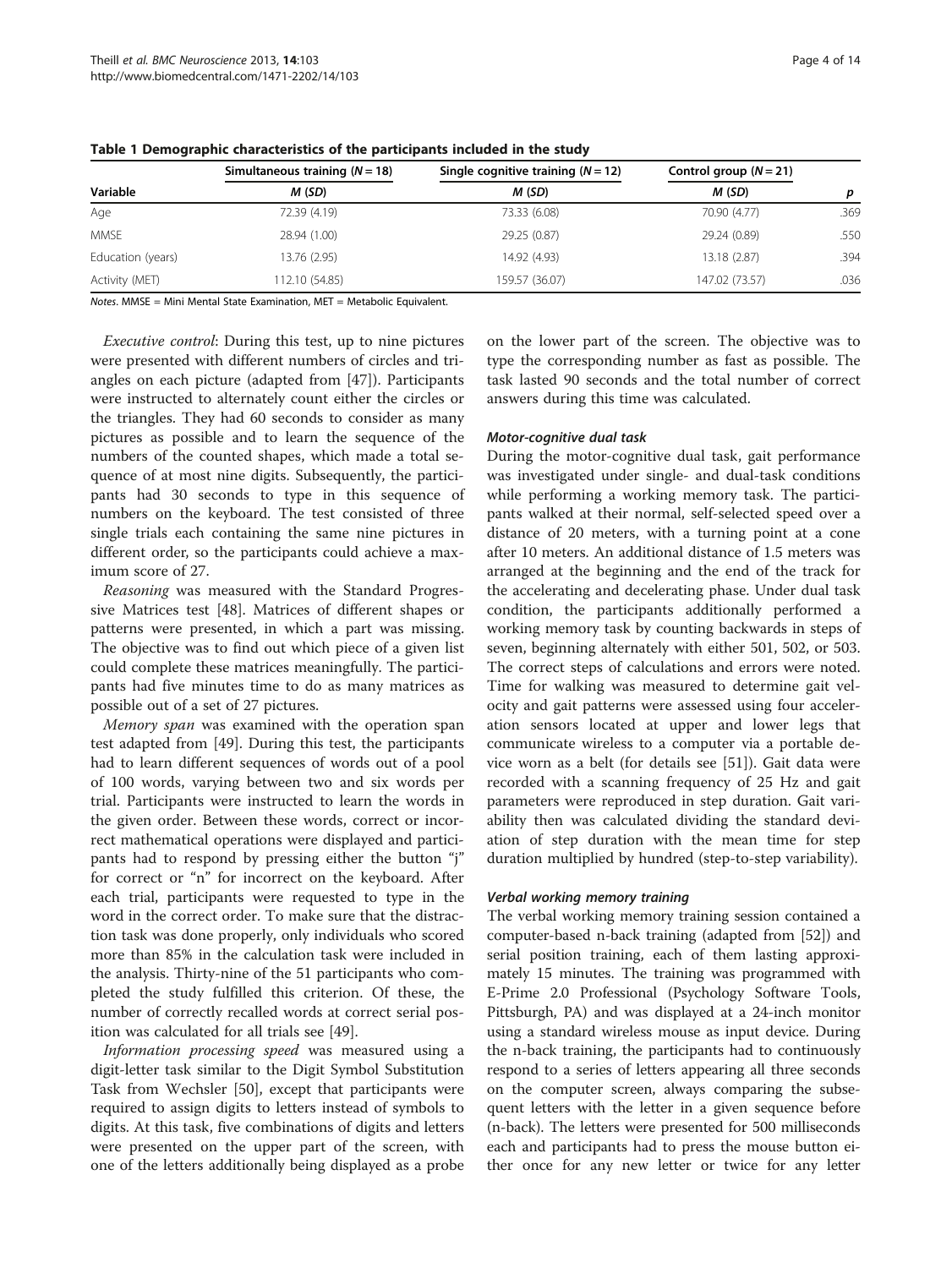matching the one n positions before. One trial consisted of 30 letters and lasted 90 seconds. During the serial position training, participants had to learn a sequence of words in the correct order, each of them presented for three seconds. The learning phase was followed by a distraction phase in which participants had to decide if words out of a series of three words were meaningful or not. At the end, the words of the learning phase were presented in either the correct or incorrect word order. Again, they had to respond by pressing the mouse button either once if the sequence of the words had changed or twice if the sequence was the same.

Both tasks were adaptive, which means that the difficulty level rose with increasing performance. The n-back training started with 1-back and the serial position training started with a sequence of three words. The difficulty level gradually increased whenever participants achieved 80 percent within a level. As soon as the participants achieved level six for the first time, a new training session started with three levels below the level they achieved at the end of the last training session. During the n-back task, the participants also could fall back if their performance was less than 60 percent within a level. During the serial position task, they stayed at their latest level as long as they did not achieve at least 80 percent and a new training session started one level below the level they achieved during the last training session. Progress of training was determined by maximum level achieved during the training session.

# Physical training

The participants walked quickly on a treadmill for about 40 minutes including a warm-up period at a self-selected speed. The treadmill training was pulse monitored to make sure that the pulse rate was in an aerobic range of at least 60 percent and at most 80 percent of their agerelated maximum value (heart rate of 220 minus age) and the speed of the treadmill was adapted in case the heart rate went below or beyond this range. For safety reasons, the participants were fastened with a special safety belt that was ceiling-mounted above the treadmill to prevent them from falls in case they lost balance or stumbled.

# Procedure

The participants of the training groups attended to 20 training sessions and three test sessions overall, whereas the participants of the control group only took part in these test sessions. The tests were conducted before the training (pretest), in the middle of the training after five weeks (interim test), and after the completion of the training (posttest). The participants of the control group performed the tests at the same time intervals. The test sessions lasted between one and a half and two hours

and started with the cognitive test battery, followed by the motor-cognitive dual task. The participants received an introduction to the test process and conditions, and to the handling of the particular tests. They were allowed to ask questions during the cognitive tests in case they did not understand the instructions. During the motor-cognitive dual task, the participants were first asked to walk at their normal, self-selected speed. Subsequently, they were asked to walk the same distance and count backward in steps of seven from either 501, 502 or 503. They were not instructed to prioritize any of the tasks.

At the first test session, the test procedure also involved a demographic and medical conditions questionnaire, and the screening for cognitive impairment Mini Mental State Examination (MMSE), [[53\]](#page-12-0). In addition, the participants of the simultaneous training condition walked on the treadmill for 10 minutes at the end of the first test session to habituate to the treadmill and to determine their optimal walking speed for the subsequent training sessions. After the test session, the German-PAQ-50+ [[54](#page-12-0)] was filled out at home. This questionnaire is designed to estimate the physical activity of older adults based on different activities, including sport, housework, yard work, job, and leisure activities. Depending on the effort of a specific activity, different scores of metabolic equivalent (MET-scores) are multiplied with the number of hours spent for this activity. These scores are then added together to give a total score of metabolic equivalent (MET).

The trainings were conducted in two sequences of 10 training sessions held twice weekly over a period of 10 weeks. Both the single condition and simultaneous training groups received a detailed instruction to the cognitive training program before the first training session, including a trial run of both cognitive trainings.

The participants of the simultaneous group then performed the cognitive training on a computer screen located at eye level approximately one meter in front of them while simultaneously walking on the treadmill. The single-condition training group performed the same cognitive training tasks while sitting at the table. Both training groups performed the training on the same type of computer and monitor using a wireless mouse as input device.

#### Statistical analysis

Results of the metabolic equivalent (MET) score of the physical activity questionnaire and dual task gait variability were transformed for calculations with natural logarithmic transformation to eliminate outliers. Baseline performance and differences in demographic data between the groups were compared with Analysis of Variance (ANOVA) and motor-cognitive dual task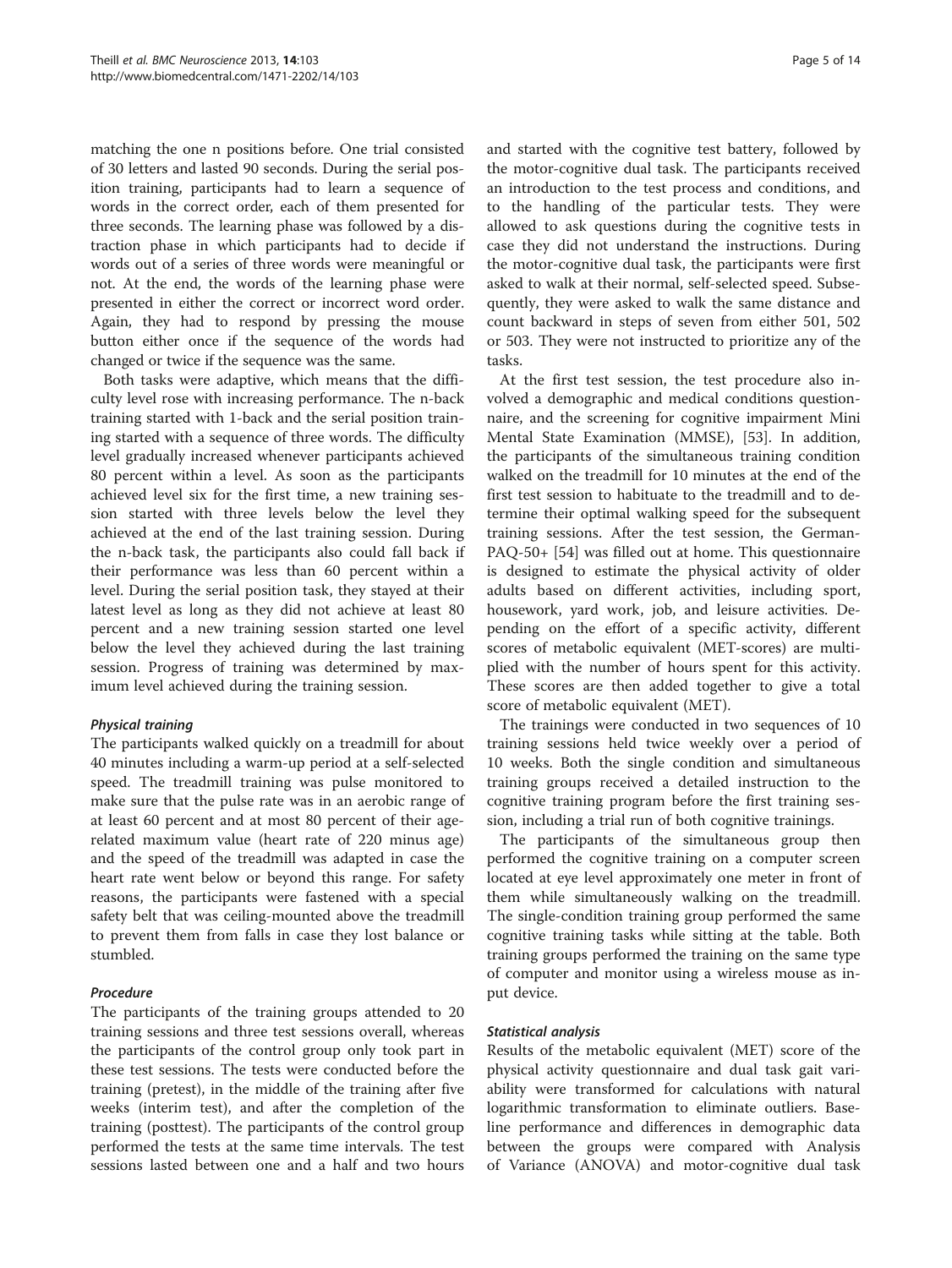performance changes from single to dual task were calculated using Analysis of Variance for Repeated Measures (ANOVAR).

The training progress was analyzed with linear mixedeffects models (LMM). The random intercept model was calculated first as baseline model. Subsequently, the fixed and random factors for slope (training progress) were added, and eventually the fixed factor for group and the interaction between group and training. Goodness of fit indices between the models were compared using -2log likelihood (−2LL), and Chi-square tests were calculated to select the model with the optimal fit. ANOVA and LMM were also used to compare demographic data, baseline performance, and training progress of the participants who completed the study with those who dropped out during the course of the study.

Training benefits to the cognitive transfer tasks as well as motor-cognitive dual task were analyzed using multiple regression analysis with planned comparisons involving orthogonal contrast and polynomial trend coding. Contrast coding variables were created according to the hypotheses. For the cognitive transfer tasks, the control group was first contrasted against the average of both training groups with a subsequent comparison between the two training conditions to analyze the advantage of the simultaneous training compared to the single cognitive training. For the motor-cognitive dual task, the simultaneous training group was contrasted against the average of the single cognitive training and the control group with a subsequent comparison between the single cognitive training and the control condition. Based on the study design with three points of measurement, polynomial trend coding variables were created for the linear and quadratic trend. To account for subject effects, effect code variables were defined for the individuals within each group. For the transfer tasks, a significant interaction between both the first and the second contrasts and the linear trend was expected in order to illustrate the expected linear training effects for the two training conditions. For the motor-cognitive dual task, a significant interaction was expected between the first contrast and the linear trend but no significant interaction between the second contrast and the linear trend to illustrate the advantage of the simultaneous training compared to both the single cognitive training and the control condition. Statistics were calculated using SPSS 20 for Macintosh (SPSS Inc., Chicago, Il.) with a significance level of  $\alpha = .05$ .

#### Results

Due to technical problems, the results of the selective attention task of only 39 participants and gait variability of only 42 participants were analyzed. Data of the executive control and memory span task from two individuals had

to be excluded due to unauthorized note taking during the tests. In addition, gait parameters of one individual were excluded because of the large deviations in both gait velocity and variability.

#### Baseline characteristics and performance

The groups did not differ with respect to their demographic data such as age or education, as well as to their scores in the MMSE (all  $p > .05$ , Table [1\)](#page-3-0). In addition, they did not show any differences in their baseline performance either in the cognitive test battery or in gait velocity, gait variability or working memory performance in the motor-cognitive dual task (all  $p > .05$ ). However, the groups differed in the metabolic equivalent (MET) score of the physical activity questionnaire ( $p = .036$ ).

#### Training progress

For both trainings, the linear mixed model with the best fit was the model with fixed effects for intercept and training as well as random effects for intercept and slope (training) with a variance components covariance structure, but without fixed effects for group or interaction between group and training (Table 2 and [3](#page-6-0)). The participants of both training groups thus showed a significant increase in the n-back  $(F (1,34.46) = 22.34, p < .001)$  as well as the serial position training tasks  $(F(1,34.47))$  = 208.59,  $p < .001$ ), with no significant group differences in terms of intercept and change over time, which means that the two training groups did not differ in their training progress either in the n-back or the serial position training. Training curves for both training groups are displayed in Figure [1.](#page-6-0)

#### Cognitive transfer tasks

Training gains on cognitive transfer tasks are displayed in Figure [2.](#page-7-0) Compared to the control group, there was a significant linear improvement in the executive control task  $(F (1,92) = 3.284, p = .037, R^2 = .011)$  as a result of the training, but with no differences between the two training conditions (*F* (1,92) = 0.178,  $p = .337$ ,  $R^2 = .001$ ),

#### Table 2 Model fit of the linear mixed-effects models for the training progress during the n-back training

| Model   | -2LL    | ∆df | ∆-2LL     | AIC     | <b>BIC</b> |
|---------|---------|-----|-----------|---------|------------|
| Model 0 | 2622.67 |     |           | 2628.67 | 2642.01    |
| Model 1 | 2427.32 |     | 195.35*** | 2435.32 | 2453.11    |
| Model 2 | 2096.25 |     | 331.07*** | 2106.25 | 2128.48    |
| Model 3 | 2093.12 |     | 1.80      | 2107.12 | 2138.25    |

Notes. -2LL = −2Log Likelihood, Δdf = Change of degrees of freedom between the models, Δ-2LL = Change of -2Log Likelihood between the models, AIC = Akaike's information criterion, BIC = Bayesian information criterion of Schwarz. Model 0 = random intercept model, Model 1 = additional fixed effect for slope, Model 2 = additional random effect for slope, Model 3 = additional fixed effects for group and interaction between group and slope.  $*** < .001.$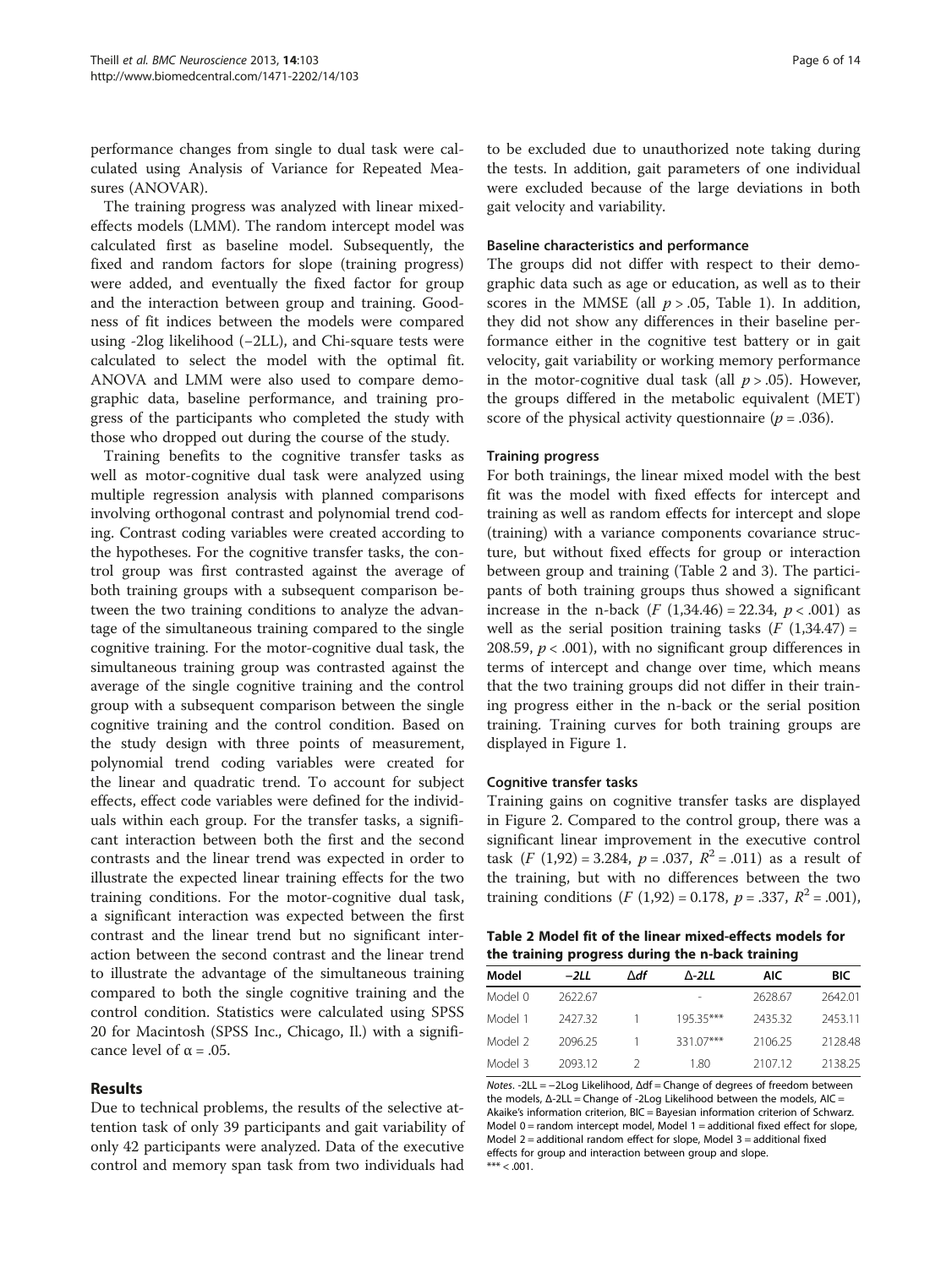<span id="page-6-0"></span>Table 3 Model fit of the linear mixed-effects models for the training progress during the serial position training

| Model   | -2LL    | ∧df | $\Lambda$ -2LL | AIC.    | <b>BIC</b> |
|---------|---------|-----|----------------|---------|------------|
| Model 0 | 3538.07 |     |                | 3544.07 | 3557.41    |
| Model 1 | 2491.72 |     | $1046.35***$   | 249972  | 251751     |
| Model 2 | 1636.05 |     | 855.67***      | 1646.05 | 1668.28    |
| Model 3 | 1635.47 |     | 0.58           | 164947  | 1680.60    |

Notes. -2LL = −2Log Likelihood, Δdf = Change of degrees of freedom between the models, Δ-2LL = Change of -2Log Likelihood between the models, AIC = Akaike's information criterion, BIC = Bayesian information criterion of Schwarz. Model 0 = random intercept model, Model 1 = additional fixed effect for slope, Model  $2$  = additional random effect for slope, Model  $3$  = additional fixed effects for group and interaction between group and slope.  $*** < .001$ 

indicated by a significant interaction between the first group contrast and the linear trend (Table [4](#page-8-0)). There was a positive but not significant trend for the training gain of both training groups  $(F (1,94) = 2.352, p = .064, R^2)$ = .003), with no differences between the two training conditions  $(F (1,94) = 0.194, p = .330, R^2 = .000)$ . There was no significant improvement as a result of the two training groups in performance of the selective attention task, the subscales of the selective attention task, the paired-associates task, the reasoning task, and the memory span task (all  $p > .05$ ). In addition, the two training groups did not differ in their training gains in the selective attention task, the subscales of the selective attention task, the reasoning task, and the memory span task (all  $p > .05$ ). However, the two training groups differed with respect to their paired-associates task performance change  $(F (1,96) = 4.570, p = .018, R^2 = .015)$ , indicating a larger training gain for the simultaneous training group than the single cognitive training condition.

#### Motor-cognitive dual task

At baseline, participants reduced gait velocity  $(F(1,58) =$ 82.469,  $p < .001$ ,  $R^2 = .587$ ) and increased step-to-step variability  $(F (1,53) = 10.417, p = .002, R^2 = .164)$  from single to dual task condition. There was a significant difference between the groups in velocity reduction (F  $(1,58) = 3.165$ ,  $p = .05$ ,  $R^2 = .098$ ) but not in increase of step-to-step variability  $(F (1,53) = 2.541, p = .088,$  $R^2$  = .087). Both main effects of gait velocity and step-to-step variability for the factor group were not significant as well ( $p > .05$ ). Considering the data of the interim test and posttest, participants still reduced gait velocity significantly but did not increase gait variability during dual task, with no significant main effect for group or interaction (all  $p > .05$ ). Compared with the single task training and control group, the simultaneous training led to a significant reduction of the step-to-step variability during dual task  $(F (1,78) = 2.958, p = .045,$  $R^2$  = .018) but not during single task walking (F (1,78) = 0.207,  $p = .326$ ,  $R^2 = .001$ ), indicated by a significant interaction of the first contrast with the linear trend during dual task (Table [5\)](#page-8-0). There was no different change as a result of the training between the single cognitive training condition and the control group with regard to gait variability change during dual task  $(F (1,78) = 0.073,$  $p = .788$ ,  $R^2 = .000$ ) and single task condition (F (1,78) = 0.459,  $p = .500$ ,  $R^2 = .003$ ). Both gait velocities for single and dual task walking as well as the difference between dual and single task velocity did not change over the three points of measurement either for the simultaneous training compared to the single cognitive training and control group or the single cognitive training compared to the control group (all  $p > .05$ ). There also was no larger improvement of the simultaneous training group in the working memory task in terms of correct calculation

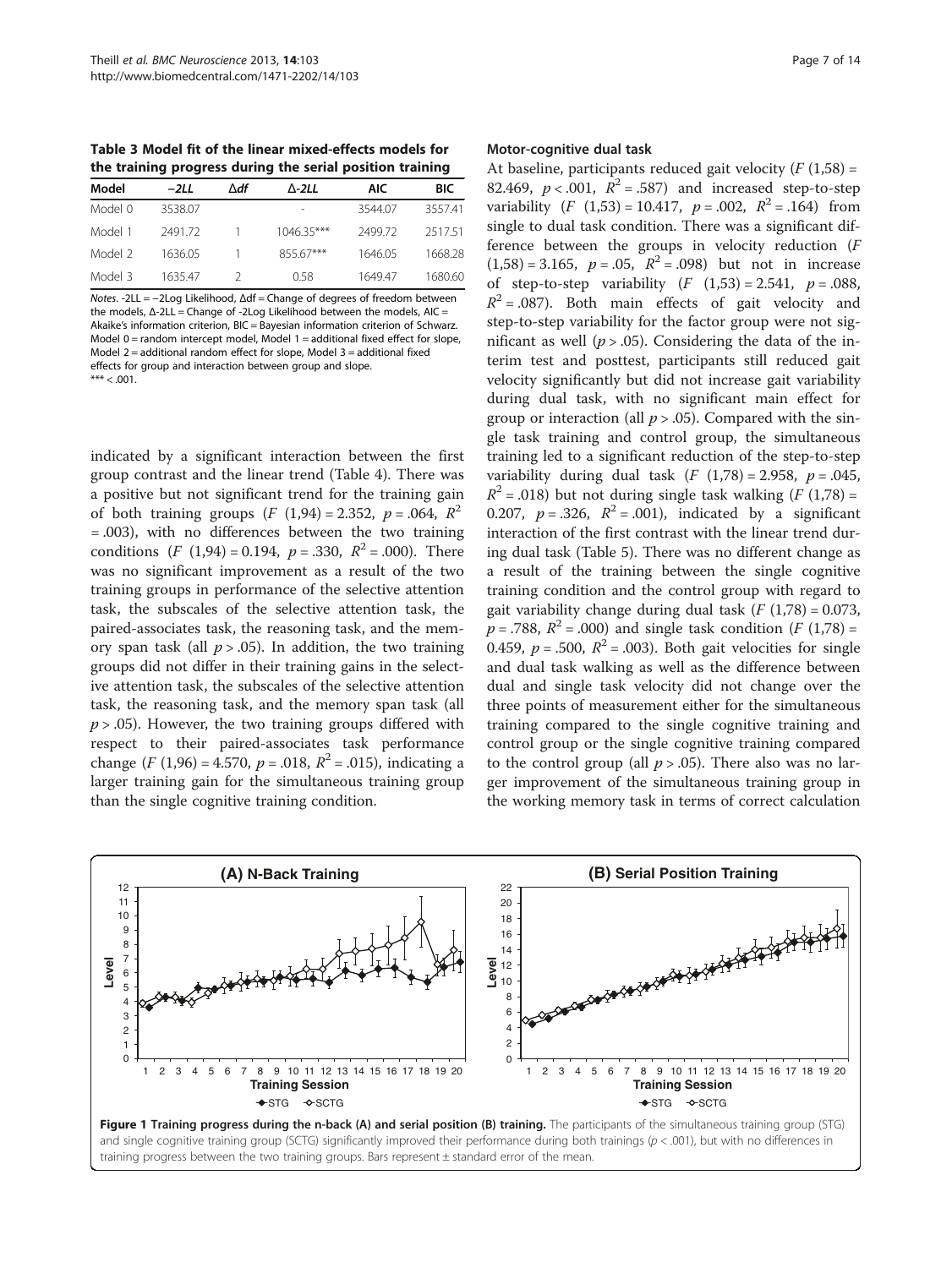<span id="page-7-0"></span>

task compared to the single cognitive training group ( $p = .018$ ). Bars represent  $\pm$  standard error of the mean.

backwards or errors, with no differences between the single cognitive training and the control group in correct calculation backwards and errors as well (all  $p > .05$ ). Motor-cognitive dual task performance is displayed in Table [6.](#page-9-0)

# **Discussion**

The objective of the current study was to investigate training effects of simultaneously performed working memory training and physical training on cognitive and motor-cognitive dual task performance in older adults. It

was hypothesized that the simultaneous performance of cognitive and physical training would lead to greater transfer effects in both single and dual task performance than single-domain training. Therefore, a simultaneous training group was compared with an active control group (cognitive training only) and a passive control group. Results showed that the participants of both training groups improved their performance substantially and comparably in the trained tasks over the course of the training. While both training groups improved their performance in the executive control task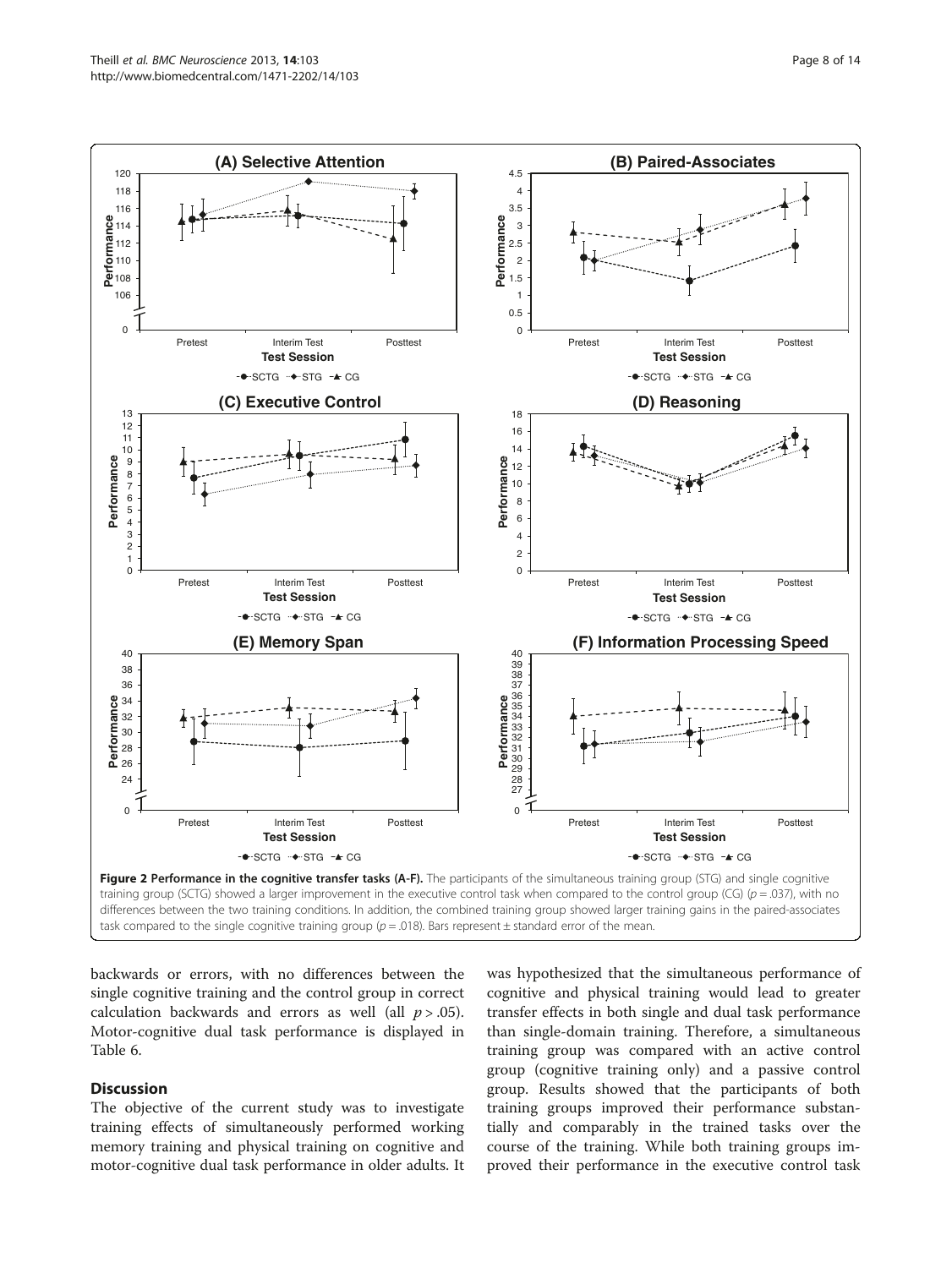<span id="page-8-0"></span>Table 4 Multiple regression for the interaction between orthogonal contrasts and linear trend for the cognitive transfer tasks

| Variable                            | B       | <b>SE</b> | β       |  |  |
|-------------------------------------|---------|-----------|---------|--|--|
| Selective Attention                 |         |           |         |  |  |
| $l$ inear Interaction $A \times BC$ | 0.52    | 0.59      | 0.08    |  |  |
| $I$ inear Interaction $C \times B$  | 0.81    | 1.14      | 0.06    |  |  |
| Paired-Associates                   |         |           |         |  |  |
| Linear Interaction $A \times BC$    | 0.04    | 0.09      | 0.03    |  |  |
| $I$ inear Interaction $C \times B$  | 0.36    | 0.17      | $0.13*$ |  |  |
| <b>Executive Control</b>            |         |           |         |  |  |
| $l$ inear Interaction $A \times BC$ | 0.43    | 0.24      | $0.11*$ |  |  |
| I inear Interaction $C \times B$    | $-0.20$ | 0.47      | $-0.03$ |  |  |
| Reasoning                           |         |           |         |  |  |
| $I$ inear Interaction $A \times BC$ | 0.04    | 0.14      | 0.01    |  |  |
| I inear Interaction $C \times B$    | $-0.09$ | 0.28      | $-0.01$ |  |  |
| Memory Span                         |         |           |         |  |  |
| $l$ inear Interaction $A \times BC$ | $-0.08$ | 0.26      | $-0.02$ |  |  |
| $I$ inear Interaction $C \times B$  | 0.24    | 0.55      | 0.02    |  |  |
| Processing Speed                    |         |           |         |  |  |
| $l$ inear Interaction $A \times BC$ | 0.32    | 0.21      | 0.06    |  |  |
| I inear Interaction $C \times B$    | $-0.18$ | 0.41      | $-0.02$ |  |  |

Notes. A = Control Group, B = Single Cognitive Training Group, C = Simultaneous Training Group.  $* < .05.$ 

significantly compared to the passive control group, only the simultaneous training group demonstrated a significant increase in the paired-associates task in the course of the training when compared to the active control group. Furthermore, the simultaneous training group reduced its gait variability during dual task in the motorcognitive task compared to both the active and passive control group.

Although overall training progress was observed in both training tasks, it was larger for the serial position training than the n-back training. This might have been due to the training material. Since the serial position task consisted of meaningful words, this type of training is rather susceptible to the use of strategies or mnemonics than the abstract n-back task with letters. However, there was no significant difference in the training progress between the two training groups. On one hand, this is somewhat unexpected, as older adults usually adapt to a motor-cognitive dual task by reducing the performance of at least one of the underlying tasks [[44](#page-12-0)] and typically tend to prioritize walking and balance maintenance rather than the cognitive task [\[55](#page-12-0)]. As a consequence, this should affect the cognitive performance. However, in this specific situation, the participants could also have focused on the cognitive task, since they were secured with a safety belt and did not have to fear

| Table 5 Multiple regression for the interaction between |
|---------------------------------------------------------|
| orthogonal contrasts and linear trend for the motor-    |
| cognitive dual task                                     |

| Variable                            | R       | SE   | β        |  |  |
|-------------------------------------|---------|------|----------|--|--|
| Gait Velocity ST                    |         |      |          |  |  |
| $l$ inear Interaction AB $\times$ C | 0.09    | 0.09 | 0.05     |  |  |
| $l$ inear Interaction $B \times A$  | 0.09    | 0.16 | 0.03     |  |  |
| Gait Velocity DT                    |         |      |          |  |  |
| $l$ inear Interaction AB $\times$ C | 0.04    | 0.14 | 0.02     |  |  |
| I inear Interaction $B \times A$    | 0.35    | 0.26 | 0.06     |  |  |
| Gait Variability ST                 |         |      |          |  |  |
| $l$ inear Interaction AB $\times$ C | $-0.04$ | 0.09 | $-0.04$  |  |  |
| $l$ inear Interaction $B \times A$  | 0.11    | 0.16 | 0.06     |  |  |
| Gait Variability DT                 |         |      |          |  |  |
| $l$ inear Interaction AB $\times$ C | $-0.05$ | 0.27 | $-0.13*$ |  |  |
| I inear Interaction $B \times A$    | $-0.01$ | 0.49 | $-0.02$  |  |  |
| <b>WM Correct Calculations</b>      |         |      |          |  |  |
| $l$ inear Interaction AB $\times$ C | $-0.06$ | 0.11 | $-0.03$  |  |  |
| $l$ inear Interaction $B \times A$  | 0.04    | 0.21 | 0.01     |  |  |
| <b>WM Frrors</b>                    |         |      |          |  |  |
| $l$ inear Interaction AB $\times$ C | 0.14    | 0.12 | 0.09     |  |  |
| $l$ inear Interaction $B \times A$  | 0.15    | 0.23 | 0.05     |  |  |

Notes.  $A =$  Control Group,  $B =$  Single Cognitive Training Group,  $C =$ Simultaneous Training Group, ST = Single Task, DT = Dual Task, WM = Working Memory.  $* < .05$ .

to fall. On the other hand, there might be a stimulating effect of treadmill walking on cognitive performance, which is consistent with other studies that demonstrated the immediate positive effect of moderate physical activity on cognition [[33,34,56\]](#page-12-0). Therefore, physical activation could counteract the dual task-related reduction of cognitive performance. Regardless of the exact mechanisms, the similar training progress of both training groups makes the simultaneous training more efficient, as physical resources can be trained in parallel without negatively affecting the training progress in the cognitive task.

Even though the mean training progress did not differ between the two groups, the performance variance of the single cognitive training group over the course of both trainings tended to be larger, and the training performance in the simultaneous training group was more homogeneous. The physical activation could have helped to maintain concentration and attention during training, whereas individual differences could have become more evident during single cognitive training. In addition, the single cognitive training condition could have been perceived as more exhausting and less interesting and thus less motivating. In this case, the training potential of the single cognitive training actually would be greater at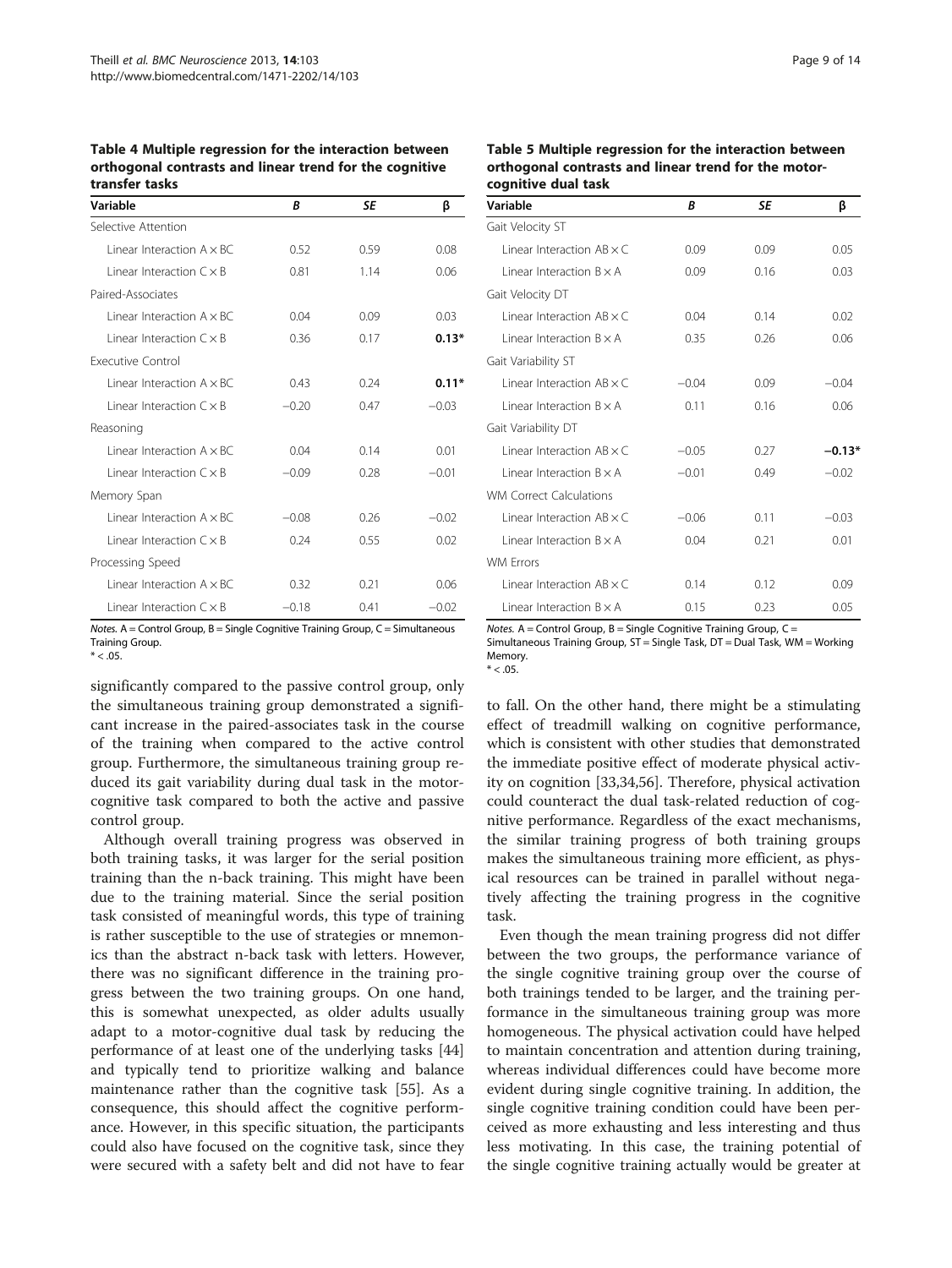|                        |         | Simultaneous training $(N = 18)$ |               |      |          |      |      | Single cognitive training $(N = 12)$ |      |      |      |         | Control group $(N = 21)$ |                 |      |         |      |         |  |                 |  |         |         |  |  |                 |
|------------------------|---------|----------------------------------|---------------|------|----------|------|------|--------------------------------------|------|------|------|---------|--------------------------|-----------------|------|---------|------|---------|--|-----------------|--|---------|---------|--|--|-----------------|
| Variable               | Pretest |                                  |               |      |          |      |      |                                      |      |      |      | Interim |                          | <b>Posttest</b> |      | Pretest |      | Interim |  | <b>Posttest</b> |  | Pretest | Interim |  |  | <b>Posttest</b> |
|                        | М       | SD                               | М             | SD   | М        | SD   | М    | SD                                   | М    | SD   | м    | SD      | М                        | SD              | М    | SD      | М    | SD      |  |                 |  |         |         |  |  |                 |
| ST Gait Velocity (m/s) | .21     | 0.20                             | .24           | 0.20 | .22      | 0.19 | 1.18 | 0.15                                 |      | 0.13 |      | O. L    | .18                      | 0.16            |      | 0.17    | .23  | 0.15    |  |                 |  |         |         |  |  |                 |
| DT Gait Velocity (m/s) | .00     | 0.17                             | .07           | 0.25 | 1.07     | 0.20 | 1.07 | 0.18                                 | 1.12 | 0.16 | 112  | 0.20    | .02                      | 0.18            | .08  | 0.17    | -12  | 0.14    |  |                 |  |         |         |  |  |                 |
| ST Gait Variability    | 3.23    | $\frac{1}{2}$                    | 3.23          | - 22 | 3.34     | 40   | 3.08 | 0.94                                 | 3.12 | 0.64 | 3.63 | 2.13    | 3.04                     | 0.81            | 3.17 | 16      | 3.16 | 1.17    |  |                 |  |         |         |  |  |                 |
| DT Gait Variability    | 4.89    | 3.18                             | 3.80          | 2.11 | 3.38     | 1.02 | 3.44 | .56                                  | 2.78 | 22   | 3.28 | 1.04    | 3.47                     | .60             | 3.62 | 1.65    | 3.53 | 1.31    |  |                 |  |         |         |  |  |                 |
| Correct Calculations   | 333     | -94                              | $4.1^{\circ}$ | 2.37 | 4.17     | 2.20 | 4.33 | .47                                  | 6.27 | 2.00 | 5.45 | 2.70    | 3.58                     | 2.58            | 4.18 | 2.04    | 4.53 | 2.85    |  |                 |  |         |         |  |  |                 |
| Errors                 | 0.83    | .15                              | 0.83          | 1.92 | $\Omega$ | -14  | .00  | .00                                  | በ 27 | 0.47 | 0.64 | 0.67    | .06                      | -14             | 0.82 | 0.95    | 0.88 | 1.22    |  |                 |  |         |         |  |  |                 |

<span id="page-9-0"></span>Table 6 Performance of motor-cognitive dual task during pretest, interim test, and posttest

Notes. ST = Single Task, DT = Dual Task.

least for those who are motivated or able to keep focused, whereas the simultaneous physical activity is able to enhance motivation and promotes those who lack concentration or are exhausted after a certain time. Moreover, Sibley and Beilock [\[57](#page-12-0)] found only immediate positive effects of physical activity on working memory performance for those with poor baseline performance. As a conclusion, the simultaneous performance of two concurrent tasks may impair maximum cognitive performance, whereas the physical activity helps to improve performance at least to a certain level. A simultaneous cognitive and physical training then would be most indicated for those individuals with lower cognitive performance. In the theoretical framework for plasticity from Lövdén, Bäckman, Lindenberger, Schaefer and Schmiedek [[43\]](#page-12-0), acute physical activation may increase the range of flexibility for tasks that actually exceed the individual capacity limits.

Improvements from pre- to interim- and to posttest were observed in executive functions for both training groups. This is not surprising, considering that working memory capacity is an important component of executive functions and the constructs of working memory capacity and executive functions are highly correlated [[58\]](#page-12-0). Therefore, the training gain in the executive control task can be interpreted as near transfer. However, there were no advantages of the simultaneous training over the single cognitive training. This is rather unexpected, since physical activity interventions usually show the strongest effect on executive functions [[9\]](#page-11-0). Due to the strong correlation between executive functions and working memory, the potential training effect of physical activity or dual task performance could be interfered by the effect of the cognitive training. In this case, there is no additive or integrative effect of a simultaneous training on performance in tasks requiring similar abilities as the trained tasks. However, a recent study could only find effects of physical activity on executive functions for inhibition, but not for updating and shifting [\[59\]](#page-13-0). In line with this, different studies reporting on effects of physical activity on executive functions have only used inhibition tasks [[11,](#page-11-0)[13\]](#page-12-0). Therefore, the missing additional effect of the simultaneous training could also be the result of specific task characteristics.

The training groups did not improve their performance in the memory span task when compared to the passive control group. This is surprising, since this task was very similar to the serial position task that was trained. However, although the memory span task and the serial position training both aimed at remembering a series of words in the correct order, they still differed considerably. In particular, during the memory span task, the participants had to actively remember a series of words in the correct order, whereas during the serial position training, they had to asses whether the words in the presented word list were in the correct order or not. The similarity of those tasks with still different requirements could have caused interference.

Although there was no general training effect on the paired-associates task performance, the simultaneous training group significantly improved their performance when compared to the cognitive training group. This result is contrary to the results from the study of Fabre, Chamari, Mucci, Masse-Biron and Prefaut [\[30\]](#page-12-0), who showed a general training effect for the combined and the mental training on paired-associates learning, but without any additional effect of the combined training. On one hand, our findings, therefore, possibly reflect the additional effect of the simultaneous training compared to a sequential or single training. On the other hand, the findings could also highlight the ineffectiveness of working memory training to improve paired-associates learning performance. In the study from Fabre, Chamari, Mucci, Masse-Biron and Prefaut [[30\]](#page-12-0), the cognitive training included a strategy learning of how to associate new information to a known reference point, which should definitively provide help in a following pairedassociates learning task. Since in their study the physical training alone was able to improve paired-associates learning, the significant effect in the current study could result from physical activity alone. Unfortunately, given that the study design did not involve a single physical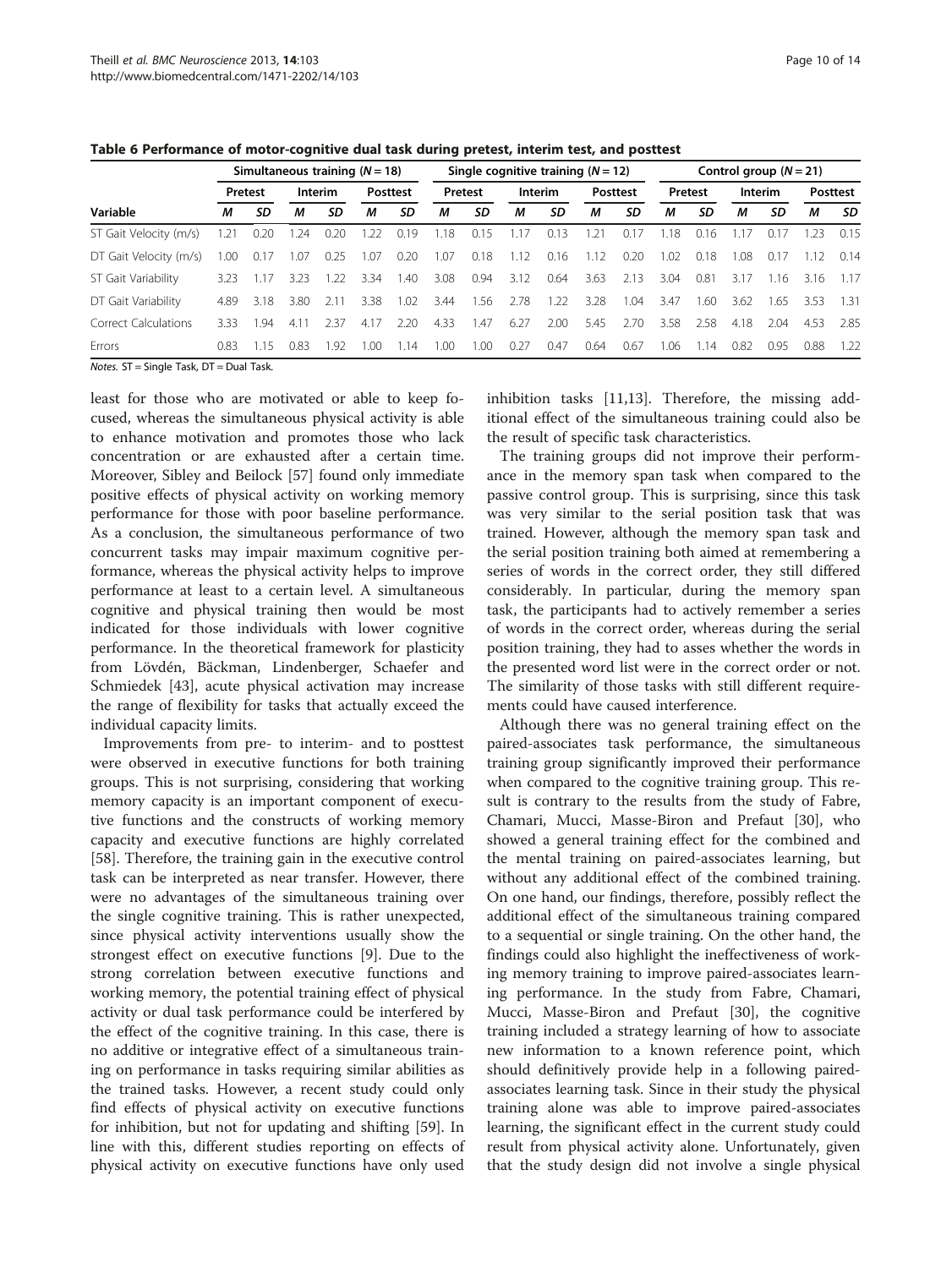training group, this question cannot be answered with any certainty.

Performance in the other far transfer tasks such as selective attention task, reasoning task, and information processing speed task was unaffected by training. These results did not confirm the findings of other adaptive working memory training studies in old age [[5](#page-11-0),[6\]](#page-11-0). However, training effects at least on reasoning ability in older adults are rather controversial. Whereas Jaeggi, Buschkuehl, Jonides and Perrig [[60\]](#page-13-0) found effects of adaptive working memory on reasoning in younger adults, they only found near but no far transfer effects of adaptive working memory training in older adults [\[7](#page-11-0)]. Moreover, in a recent study, von Bastian, Langer, Jäncke and Oberauer [[61\]](#page-13-0) found no transfer to reasoning ability neither in younger nor older adults. The missing additional effect of the simultaneous training is more difficult to interpret, since previous studies with combined training approaches did not include similar tests or summarized the results of the separated tests [\[30,31](#page-12-0)]. However, physical exercise alone has been shown to successfully improve at least attention and processing speed [[10\]](#page-11-0), but these results cannot be compared meaningfully, since we did not include a single physical exercise condition. As a consequence, different reasons could account for the missing training gain on the described tasks in our study. For instance, high baseline performance of participants in our study at least in the attention and processing speed tasks could have prevented any training progress.

According to our hypothesis, the participants of the simultaneous training group improved their performance in the motor-cognitive dual task from pre- to interim- and to posttest when compared to the participants of the two other groups. Moreover, only gait variability under dual task was affected, whereas variability under single task condition was not, indicating improved adaptability of the simultaneous training group to the motor-cognitive dual task condition. Dual task gait training has already been reported by previous studies, providing controversial results [[62,63\]](#page-13-0). In these studies, training was either very similar to the criterion or transfer task or the studies failed to show transfer to new dual task walking conditions. The training condition in the current study differed considerably from the transfer task condition, even though both conditions include a walking and working memory task. One reason for the training effect could be the fact that the training was adaptive with continuously adjusted task difficulty, which keeps the training always demanding and should provide more training gains compared to non-adaptive trainings. As a result, this makes the simultaneous training of cognitive and motor components a more functional approach, as the simultaneous utilization of

different resources often rather corresponds to the way they are required in daily life. Moreover, the current training approach could help to improve mobility and even prevent falls in older adults, as gait stability in the presence of an additional attentionally demanding task is more impaired with increasing age and related to increased risk of falls [\[64,65\]](#page-13-0).

Although the findings of the current study are promising, one important limitation is the absence of a single physical training group that would allow for even more distinct comparisons. Ideally, the simultaneous training should additionally be directly compared to a combined training with sequential training conditions to clarify whether a simultaneous training group really performs better than a separated cognitive and physical training group. However, at least with respect to the motorcognitive dual task performance, the simultaneous training should have clear advantages. Moreover, even if the simultaneous training was not superior to the sequential training, it is more efficient, since both components are trained at the same time, without impairing the training progress of the cognitive task.

A further limitation of our study is that the physical training was pulse-monitored and did not involve measures of individual fitness level before and after the training such as maximal  $O_2$  uptake (VO<sub>2</sub>max). Therefore, we could not determine whether participants' cardiovascular fitness was really increased. Nevertheless, it is not clear if an increase of fitness is required for effects on cognition or increased cerebral blood volume for instance might be sufficient [\[20\]](#page-12-0), which is already increased during moderate physical activity [\[23](#page-12-0)]. At least with respect to synergistic effects of simultaneous cognitive and physical training, increase of cardiovascular fitness does not necessarily represent a precondition.

Another limitation relates to the working memory training tasks, in particular to the serial position training, which was susceptible to the use of strategies. Training progress could at least to some extent be explained by individual differences in the development of successful strategies. Therefore, the use of strategies could have weakened the potential of the working memory training to transfer to other abilities, as strategy training usually only shows limited transfer [\[3](#page-11-0)]. Ideally, follow-up studies should consider adaptive cognitive training interventions not only with adjusting task difficulty but also alternating task requests to make the development of specific strategies even more difficult. In addition, the current participants have to be considered a highly selective sample with an active lifestyle and thus as not representative for the population at the same age. When training progress during cognitive task among those with low baseline performance is driven by additional physical activity, individuals with lower cognitive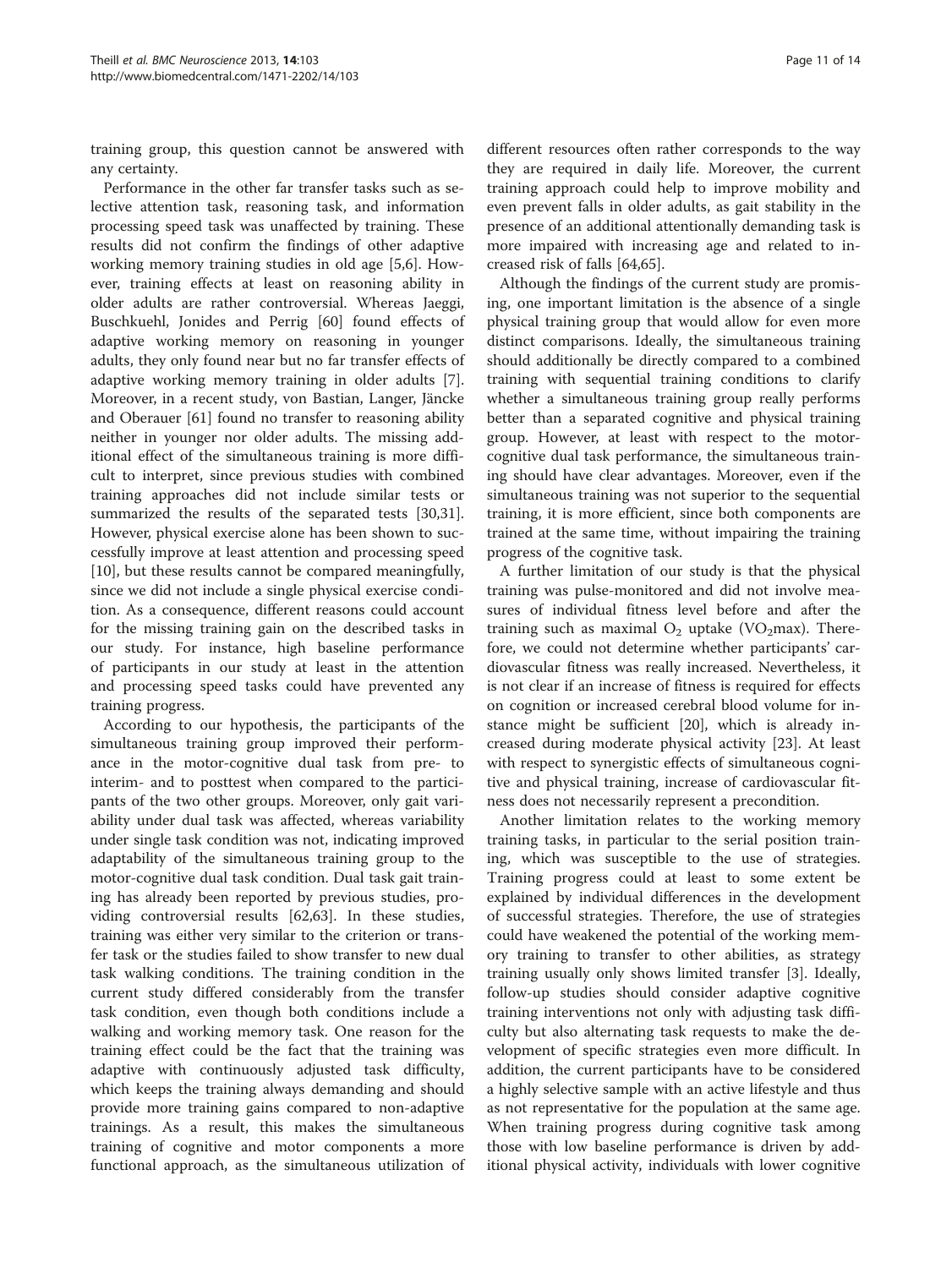<span id="page-11-0"></span>performance particularly should benefit from a simultaneous training, whereas those with already higher cognitive performance would not. Therefore, the effect of the simultaneous training in our study could have been underestimated. This factor could be addressed by investigating training progress depending on individual performance levels or among individuals with lower cognitive performance such as clinical subpopulations. Additionally, the number of participants in the current study was rather low. Therefore, there might be some difficulties to detect training effects in some of the transfer tasks. However, the specific contrast analyses based on the hypotheses should have adequate power to detect even small effects. This is reflected in the small effect sizes of the significant training effects in the present study. These small effect sizes could be the result of the rather short duration or intensity of the training with only two training session per week. To provide a stronger effect, the training may have to last longer or at least the intervals may have to be shortened. In addition to these rather small effects, the current results also do not provide any information regarding maintenance of the training effects and whether there are differences between the training conditions in terms of long-term maintenance. Future research is needed to determine long-term effects of simultaneous cognitive and physical training. Given the theoretical reflections of simultaneous training effects on neural activity and changes, it would be of great importance to investigate neuronal changes associated with simultaneous cognitive and physical training. Only this way, potential for cognitive plasticity can be completely examined.

# Conclusions

In conclusion, simultaneous cognitive and physical training was able to improve cognitive performance in the trained working memory task as well as in the executive control task, pared-associates task, and motor-cognitive dual task, whereas the single cognitive training only increased performance in the trained working memory task and executive control task. Therefore, the present results clearly demonstrate the potential of integrating cognitive and physical training programs to improve cognition and adaptation to situations requiring the recruitment of both cognitive and physical resources. The current results further indicate that trainings integrating different abilities should have greater effects on daily life functioning, which usually involves the recruitment of multiple abilities and resources rather than a single one. In addition, simultaneous training of cognitive and physical resources is more efficient, as both resources can be improved in parallel without affecting the training progress in the cognitive task. As a result, training programs should not only involve specific training of cognitive or

physical resources to promote cognition in old age, but in particular simultaneous training of both resources.

#### Competing interests

The authors declare that they have no competing interests.

#### Authors' contributions

NT: study preparation, acquisition of data, statistical analysis, interpretation of data, drafting manuscript. VS: study conception and preparation, acquisition of data, interpretation of data, revising manuscript. RA: acquisition and analysis of gait data. MM: supervision of study conception, interpretation of data, revising manuscript. LJ: interpretation of data, revising manuscript. All authors read and approved the final manuscript.

#### Acknowledgments

This research project was supported by funds of the Forschungskredit of the University of Zurich.

#### Author details

<sup>1</sup> Division of Gerontopsychology, Department of Psychology, University of Zurich, Zurich, Switzerland. <sup>2</sup>International Normal Aging and Plasticity Imaging Center (INAPIC), University of Zurich, Zurich, Switzerland. <sup>3</sup>Department of Social Work, Zurich University of Applied Sciences, Zurich Switzerland. <sup>4</sup> Department of Information Technology and Electrical Engineering, Federal Institute of Technology (ETH), Zurich, Switzerland. 5 Division of Neuropsychology, Department of Psychology, University of Zurich, Zurich, Switzerland. <sup>6</sup>University Research Priority Program "Dynamics of Healthy Aging", University of Zurich, Zurich, Switzerland.

#### Received: 13 May 2013 Accepted: 18 September 2013 Published: 23 September 2013

#### References

- 1. Ball K, Berch DB, Helmers KF, Jobe JB, Leveck MD, Marsiske M, Morris JN, Rebok GW, Smith DM, Tennstedt SL, Unverzagt FW, Willis SL: Effects of cognitive training interventions with older adults: a randomized controlled trial. JAMA 2002, 288(18):2271–2281.
- 2. Willis SL, Tennstedt SL, Marsiske M, Ball K, Elias J, Koepke KM, Morris JN, Rebok GW, Unverzagt FW, Stoddard AM, Wright E: Long-term effects of cognitive training on everyday functional outcomes in older adults. JAMA 2006, 296(23):2805-2814.
- 3. Lustig C, Shah P, Seidler R, Reuter-Lorenz PA: Aging, training, and the brain: a review and future directions. Neuropsychol Rev 2009, 19(4):504–522.
- 4. Zelinski EM: Far transfer in cognitive training of older adults. Restor Neurol Neurosci 2009, 27(5):455-471
- 5. Borella E, Carretti B, Riboldi F, De Beni R: Working memory training in older adults: Evidence of transfer and maintenance effects. Psychol Aging 2010, 25(4):767–778.
- 6. Brehmer Y, Westerberg H, Backman L: Working-memory training in younger and older adults: training gains, transfer, and maintenance. Front Hum Neurosci 2012, 6:63.
- 7. Buschkuehl M, Jaeggi SM, Hutchison S, Perrig-Chiello P, Dapp C, Muller M, Breil F, Hoppeler H, Perrig WJ: Impact of working memory training on memory performance in old-old adults. Psychol Aging 2008, 23(4):743-753.
- 8. Richmond LL, Morrison AB, Chein JM, Olson IR: Working memory training and transfer in older adults. Psychol Aging 2011, 26(4):813–822.
- 9. Colcombe S, Kramer AF: Fitness effects on the cognitive function of older adults: a meta-analytic study. Psychol Sci 2003, 14(2):125-130.
- 10. Smith PJ, Blumenthal JA, Hoffman BM, Cooper H, Strauman TA, Welsh-Bohmer K, Browndyke JN, Sherwood A: Aerobic exercise and neurocognitive performance: a meta-analytic review of randomized controlled trials. Psychosom Med 2010, 72(3):239-252.
- 11. Voelcker-Rehage C, Godde B, Staudinger UM: Cardiovascular and coordination training differentially improve cognitive performance and neural processing in older adults. Front Hum Neurosci 2011, 5:26.
- 12. Brehmer Y, Rieckmann A, Bellander M, Westerberg H, Fischer H, Backman L: Neural correlates of training-related working-memory gains in old age. Neuroimage 2011, 58(4):1110–1120.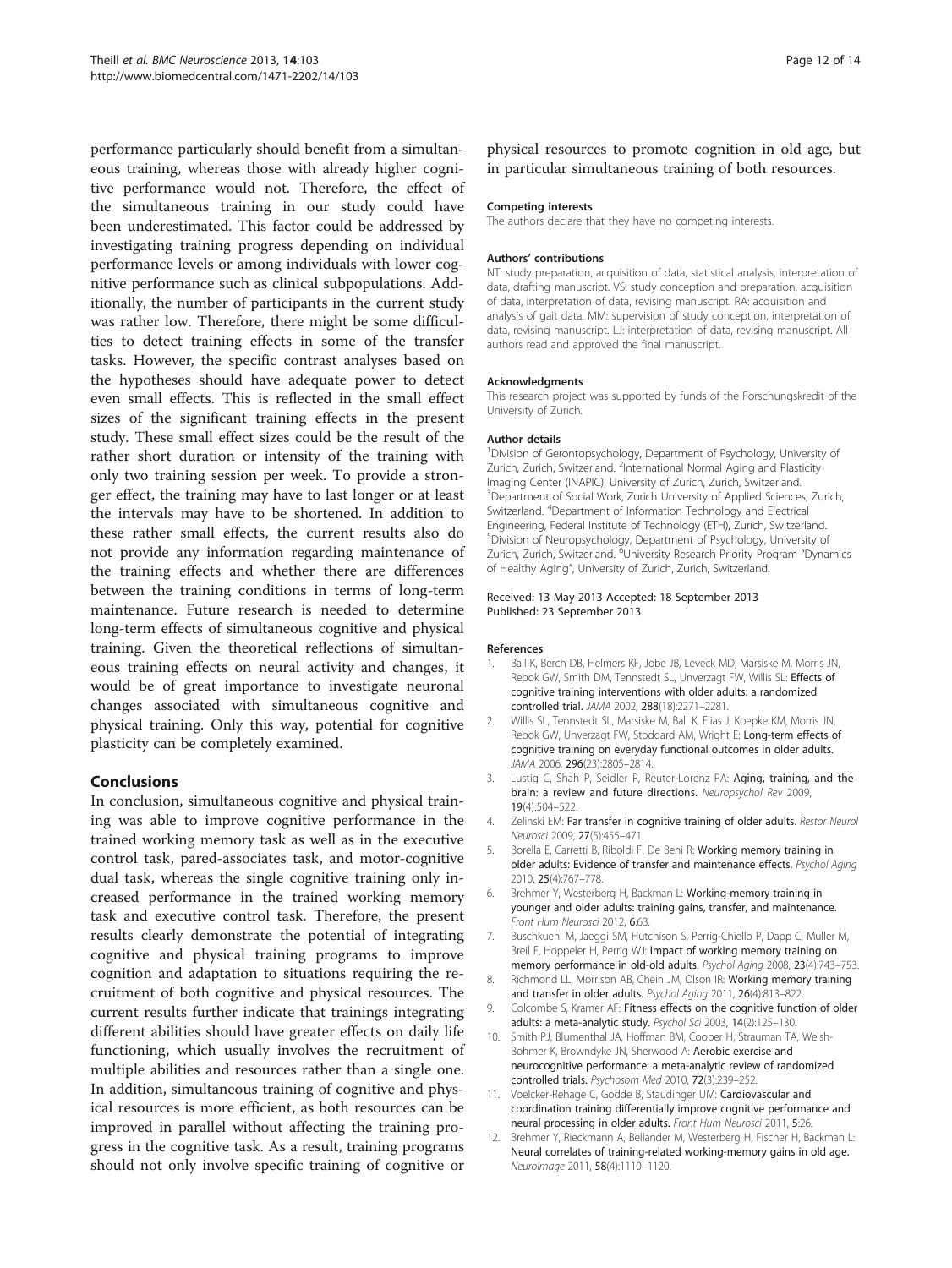- <span id="page-12-0"></span>13. Colcombe SJ, Kramer AF, Erickson KI, Scalf P, McAuley E, Cohen NJ, Webb A, Jerome GJ, Marquez DX, Elavsky S: Cardiovascular fitness, cortical plasticity, and aging. PNAS 2004, 101(9):3316–3321.
- 14. Dahlin E, Neely AS, Larsson A, Backman L, Nyberg L: Transfer of learning after updating training mediated by the striatum. Science 2008, 320(5882):1510–1512.
- 15. Voss MW, Prakash RS, Erickson KI, Basak C, Chaddock L, Kim JS, Alves H, Heo S, Szabo AN, White SM, Wojcicki TR, Mailey EL, Gothe N, Olson EA, McAuley E, Kramer AF: Plasticity of brain networks in a randomized intervention trial of exercise training in older adults. Front Aging Neurosci 2010, 2. article 21 http://dx.doi.org/10.3389/fnagi.2010.00032.
- 16. Miller EK, Cohen JD: An integrative theory of prefrontal cortex function. Annu Rev Neurosci 2001, 24:167–202.
- 17. Miller EK: The prefrontal cortex and cognitive control. Nat Rev Neurosci 2000, 1(1):59–65.
- 18. Bluhm RL, Clark CR, McFarlane AC, Moores KA, Shaw ME, Lanius RA: Default network connectivity during a working memory task. Hum Brain Mapp 2011, 32(7):1029–1035.
- 19. Curtis CE, D'Esposito M: Persistent activity in the prefrontal cortex during working memory. Trends Cogn Sci 2003, 7(9):415–423.
- 20. Thomas AG, Dennis A, Bandettini PA, Johansen-Berg H: The effects of aerobic activity on brain structure. Front Psychol 2012, 3:86
- 21. Ainslie PN, Cotter JD, George KP, Lucas S, Murrell C, Shave R, Thomas KN, Williams MJ, Atkinson G: Elevation in cerebral blood flow velocity with aerobic fitness throughout healthy human ageing. J Physiol 2008, 586(16):4005–4010.
- 22. Hellstrom G, Fischer-Colbrie W, Wahlgren NG, Jogestrand T: Carotid artery blood flow and middle cerebral artery blood flow velocity during physical exercise. J Appl Physiol 1996, 81:413–418.
- 23. Timinkul A, Kato M, Omori T, Deocaris CC, Ito A, Kizuka T, Sakairi Y, Nishijima T, Asada T, Soya H: Enhancing effect of cerebral blood volume by mild exercise in healthy young men: a near-infrared spectroscopy study. Neurosci Res 2008, 61(3):242–248.
- 24. Lista I, Sorrentino G: Biological mechanisms of physical activity in preventing cognitive decline. Cell Mol Neurobiol 2010, 30(4):493-503.
- 25. Voss MW, Nagamatsu LS, Liu-Ambrose T, Kramer AF: Exercise, brain, and cognition across the life span. J Appl Physiol 2011, 111(5):1505-1513.
- 26. Knaepen K, Goekint M, Heyman EM, Meeusen R: Neuroplasticity exerciseinduced response of peripheral brain-derived neurotrophic factor: a systematic review of experimental studies in human subjects. Sports Med 2010, 40(9):765–801.
- 27. Colcombe SJ, Erickson KI, Scalf PE, Kim JS, Prakash R, McAuley E, Elavsky S, Marquez DX, Hu L, Kramer AF: Aerobic exercise training increases brain volume in aging humans. J Gerontol A Biol Sci Med Sci 2006, 61(11):1166–1170.
- 28. Erickson KI, Voss MW, Prakash RS, Basak C, Szabo A, Chaddock L, Kim JS, Heo S, Alves H, White SM, Wojcicki TR, Mailey E, Vieira VJ, Martin SA, Pence BD, Woods JA, McAuley E, Kramer AF: Exercise training increases size of hippocampus and improves memory. PNAS 2011, 108(7):3017-3022.
- 29. Ruscheweyh R, Willemer C, Kruger K, Duning T, Warnecke T, Sommer J, Volker K, Ho HV, Mooren F, Knecht S, Floel A: Physical activity and memory functions: an interventional study. Neurobiol Aging 2011, 32(7):1304–1319.
- 30. Fabre C, Chamari K, Mucci P, Masse-Biron J, Prefaut C: Improvement of cognitive function by mental and/or individualized aerobic training in healthy elderly subjects. Int J Sports Med 2002, 23(6):415-421.
- 31. Oswald WD, Gunzelmann T, Rupprecht T, Hagen B: Differential effects of single versus combined cognitive and physical training with older adults: The SimA study in a 5-year perspective. Eur J Ageing 2006, 3:179–192.
- 32. Dwyer O': The Effects of Exercise Training, and Combined Exercise and Cognitive Training, on Cognitive and Physical Function in Older Adults: A Randomised Controlled Trial and Qualitative Evaluation. Australia: Unversity of Queensland; 2009.
- 33. Tsujii T, Komatsu K, Sakatani K: Acute Effects of Physical Exercise on Prefrontal Cortex Activity in Older Adults: A Functional Near-Infrared Spectroscopy Study. In Oxygen Transport to Tissue XXXIV. Edited by Welch WJ. New York, N.Y: Springer; 2013.
- 34. Yanagisawa H, Dan I, Tsuzuki D, Kato M, Okamoto M, Kyutoku Y, Soya H: Acute moderate exercise elicits increased dorsolateral prefrontal activation and improves cognitive performance with stroop test. Neuroimage 2010, 50(4):1702–1710.
- 35. Collette F, Olivier L, Van der Linden M, Laureys S, Delfiore G, Luxen A, Salmon E: Involvement of both prefrontal and inferior parietal cortex in dual-task performance. Cogn Brain Res 2005, 24(2):237–251.
- 36. D'Esposito M, Detre JA, Alsop DC, Shin RK, Atlas S, Grossman M: The neural basis of the central executive system of working memory. Nature 1995, 378(6554):279–281.
- 37. Herath P, Klingberg T, Young J, Amunts K, Roland P: Neural correlates of dual task interference can be dissociated from those of divided attention: an fMRI study. Cereb Cortex 2001, 11:796–805.
- 38. Klingberg T: Concurrent performance of two working memory tasks: potential mechanisms of interference. Cereb Cortex 1998, 8(7):593–601.
- 39. Erickson KI, Colcombe SJ, Wadhwa R, Bherer L, Peterson MS, Scalf PE, Kim JS, Alvarado M, Kramer AF: Training-induced functional activation changes in dual-task processing: an FMRI study. Cereb Cortex 2007, 17(1):192–204.
- 40. Wu T, Liu J, Hallett M, Zheng Z, Chan P: Cerebellum and integration of neural networks in dual-task processing. Neuroimage 2013, 65:466–475.
- 41. Bherer L, Kramer AF, Peterson MS, Colcombe S, Erickson K, Becic E: Transfer effects in task-set cost and dual-task cost after dual-task training in older and younger adults: further evidence for cognitive plasticity in attentional control in late adulthood. Exp Aging Res 2008, 34(3):188–219.
- 42. Bherer L, Kramer AF, Peterson MS, Colcombe S, Erickson K, Becic E: Training effects on dual-task performance: are there age-related differences in plasticity of attentional control? Psychol Aging 2005, 20(4):695–709.
- 43. Lövdén M, Bäckman L, Lindenberger U, Schaefer S, Schmiedek F: A theoretical framework for the study of adult cognitive plasticity. Psychol Bull 2010, 136(4):659–676.
- 44. Theill N, Martin M, Schumacher V, Bridenbaugh SA, Kressig RW: Simultaneously measuring gait and cognitive performance in cognitively healthy and cognitively impaired older adults: the basel motor-cognition dual-task paradigm. J Am Geriatr Soc 2011, 59(6):1012–1018.
- 45. van Iersel MB, Ribbers H, Munneke M, Borm GF, Rikkert MG: The effect of cognitive dual tasks on balance during walking in physically fit elderly people. Arch Phys Med Rehabil 2007, 88(2):187–191.
- 46. Ophir E, Nass C, Wagner AD: Cognitive control in media multitaskers. PNAS 2009, 106(37):15583–15587.
- 47. Gunzelmann T, Brähler E, Daig I: Inventar zur Gedächtnisdiagnostik (IGD) von Gisela Baller, Matthias Brand, Elke Kalbe und Josef Kessler (2006). Diagnostica 2007, 53(3):166–172.
- 48. Raven J, Raven JC, Court JH: Manual for Raven's Progressive Matrices and Vocabulary Scales. San Antonio: Harcourt Assessment; 1988.
- 49. Conway ARA, Engle RW: Individual differences in working memory capacity: More evidence for a general capacity theory. Memory 1996, 4:577–590.
- 50. Wechsler D: Manual for the Wechsler Adult Intelligence Scale-Revised. New York: Psychological Corporation; 1981.
- 51. Adelsberger R, Theill N, Schumacher V, Arnrich B, Tröster G: One IMU is Sufficient: A Study Evaluating Effects of Dual-Tasks on Gait in Elderly People. In Wireless Mobile Communication and Healthcare. Volume 61. Edited by Godora B, Nikita K. Berlin Heidelberg: Springer; 2013:51–60.
- 52. Buerki C: Cognitive Training in Younger and Older Adults: Effects on Brain and Behavior. Switzerland: University of Geneva; 2008.
- 53. Folstein MF, Folstein SE, Mchugh PR: "Mini-mental state". a practical method for grading the cognitive state of patients for the clinician. J Psychiatr Res 1975, 12:189–198.
- 54. Huy C, Schneider S: Instrument für die erfassung der physischen aktivität bei personen im mittleren und höheren erwachsenenalter - entwicklung, prüfung und anwendung des "german-PAQ-50 + ". Z Gerontol Geriatr 2008, 41:208–216.
- 55. Li KZ, Lindenberger U, Freund AM, Baltes PB: Walking while memorizing: age-related differences in compensatory behavior. Psychol Sci 2001, 12:230–237.
- 56. Kashihara K, Maruyama T, Murota M, Nakahara Y: Positive effects of acute and moderate physical exercise on cognitive function. J Physiol Anthropol 2009, 28(4):155–164.
- 57. Sibley BA, Beilock SL: Exercise and working memory: an individual differences investigation. J Sport Exerc Psychol 2007, 29(6):783-791.
- 58. McCabe DP, Roediger HL, McDaniel MA, Balota DA, Hambrick DZ: The relationship between working memory capacity and executive functioning: evidence for a common executive attention construct. Neuropsychology 2010, 24(2):222–243.